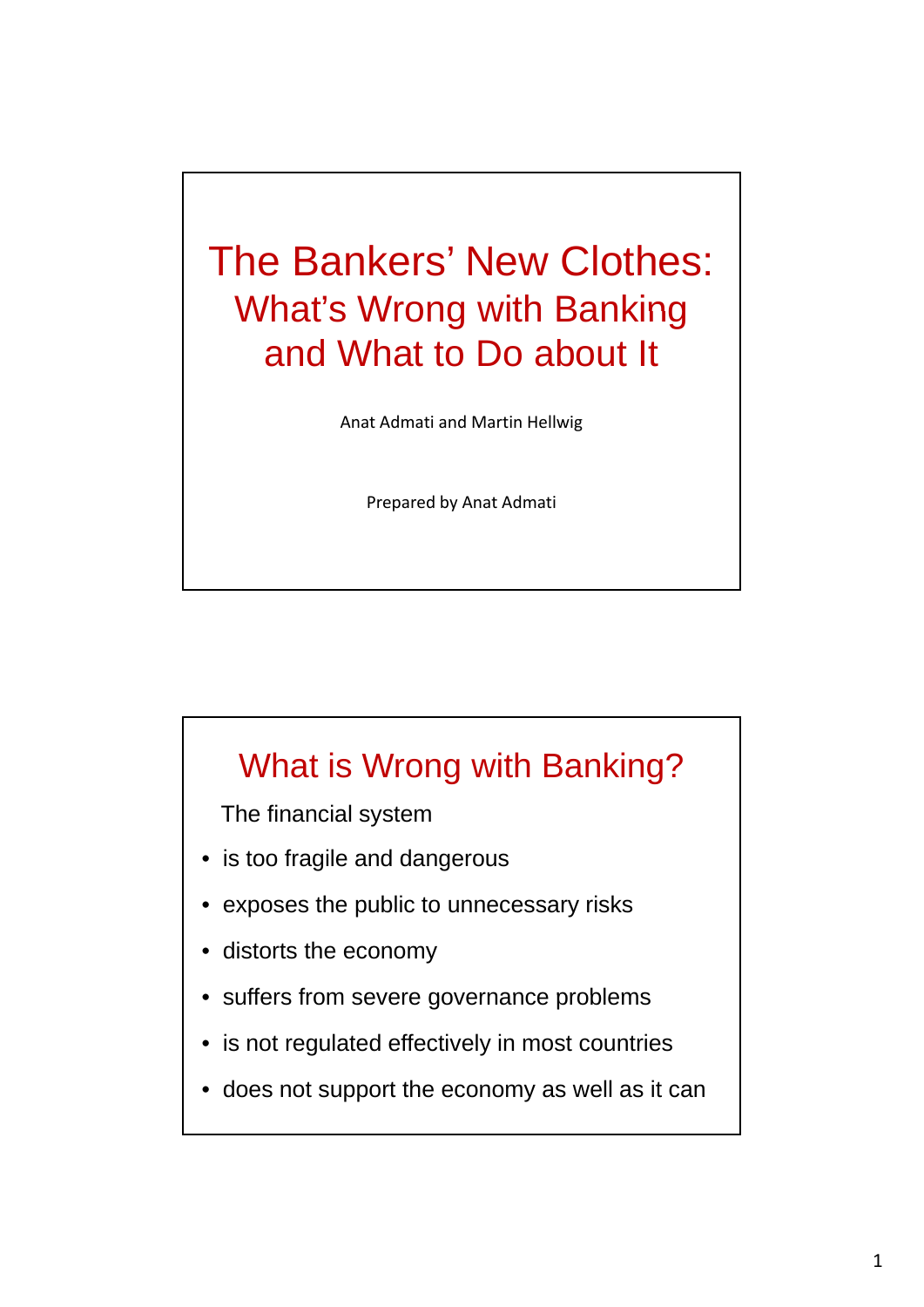### What Makes the System Fragile?

• Very high indebtedness

– Causes distress and insolvency

- Reliance on fragile debt (deposits, short-term) – Causes liquidity problems and runs.
- Interconnectedness Creates contagion
	- Contractual chains,
	- Information
	- distressed sales.
- Opacity, ineffective regulation
	- Poor disclosures, hidden risks
	- "Shadow banking"

### Distortions and Inefficiencies

- Too-big (systemic/important/many)-to fail.
- Inefficient lending and investment.
- Governance problems
	- Bankers chase returns, take risks, mis-sell
	- Shareholders exposed to risks without proper compensation, pay for misconduct.
	- Creditors and taxpayers bear downside risk
	- Society suffers collateral damage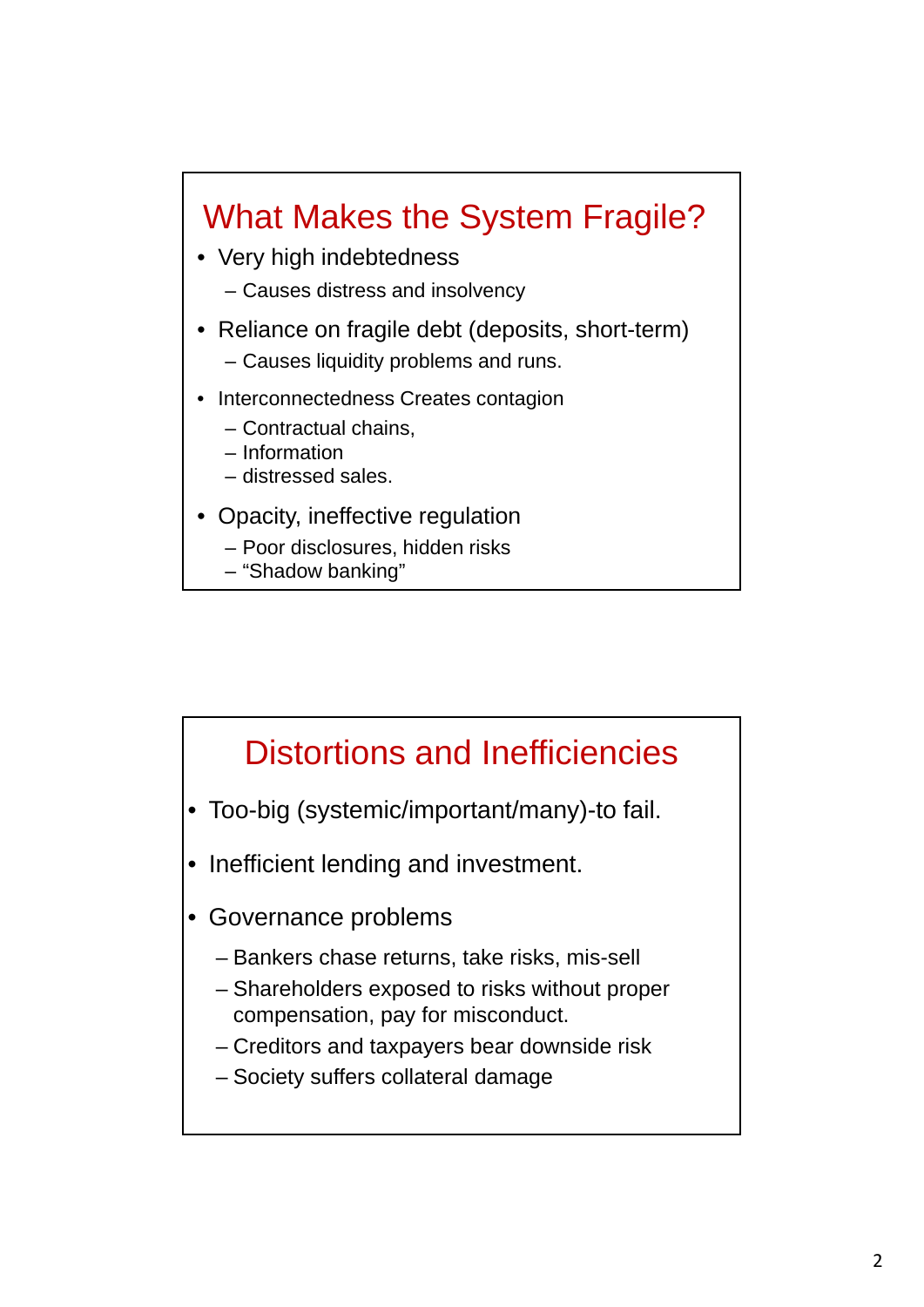# What to do?

- Better resolution ("let them fail"). Essential, but,
	- cross border issues
	- trigger problematic
	- disruptive and costly
	- *distress is already harmful*
- Ring fencing, Glass-Steagall, Volcker. Maybe, but
	- "Systemic" comes in many forms (LTCM, Lehman, AIG)
	- no-bailout commitments not credible.
	- interconnectedness remains
	- "too many to fail"

#### An Ounce of Prevention is Worth a Pound of Cure

• Are financial crises like natural disasters?

– NO!

• Is the high fragility of banks essential to banking and must be accepted?

– NO!

• Would we have to sacrifice anything if we try to reduce the fragility significantly?

– NO!

• Fragility can be significantly reduced, bringing about large benefits to society at essentially no cost!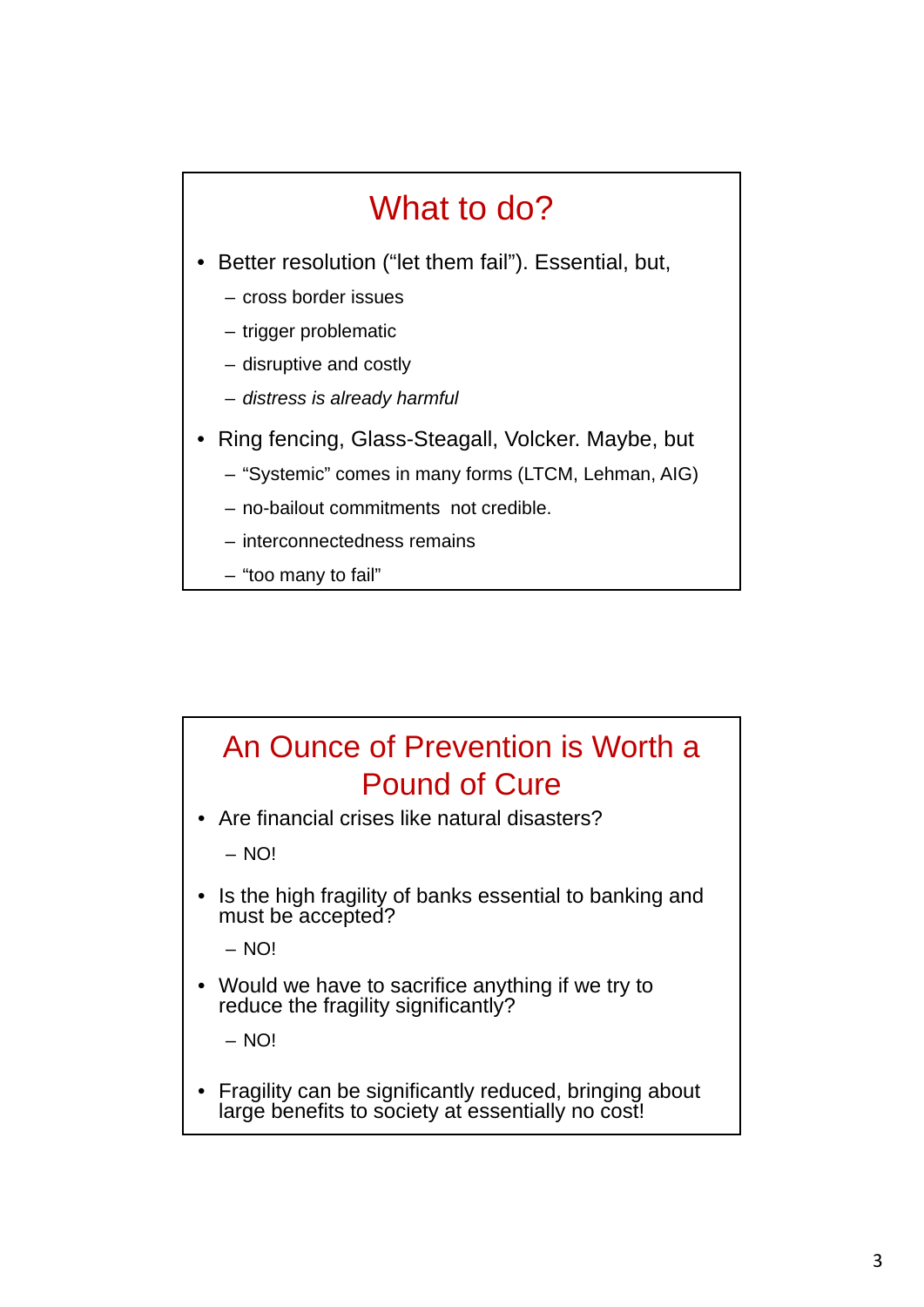

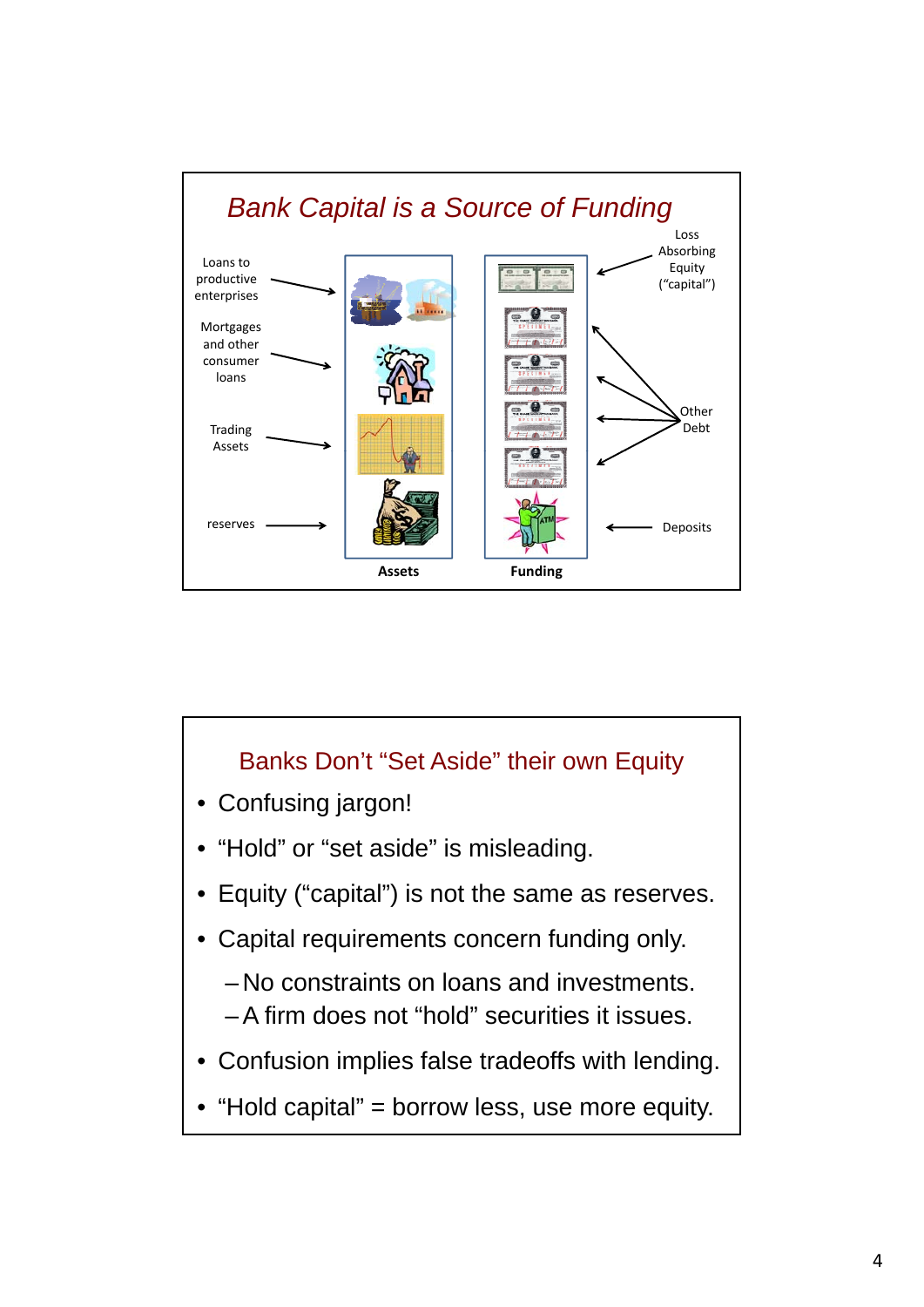

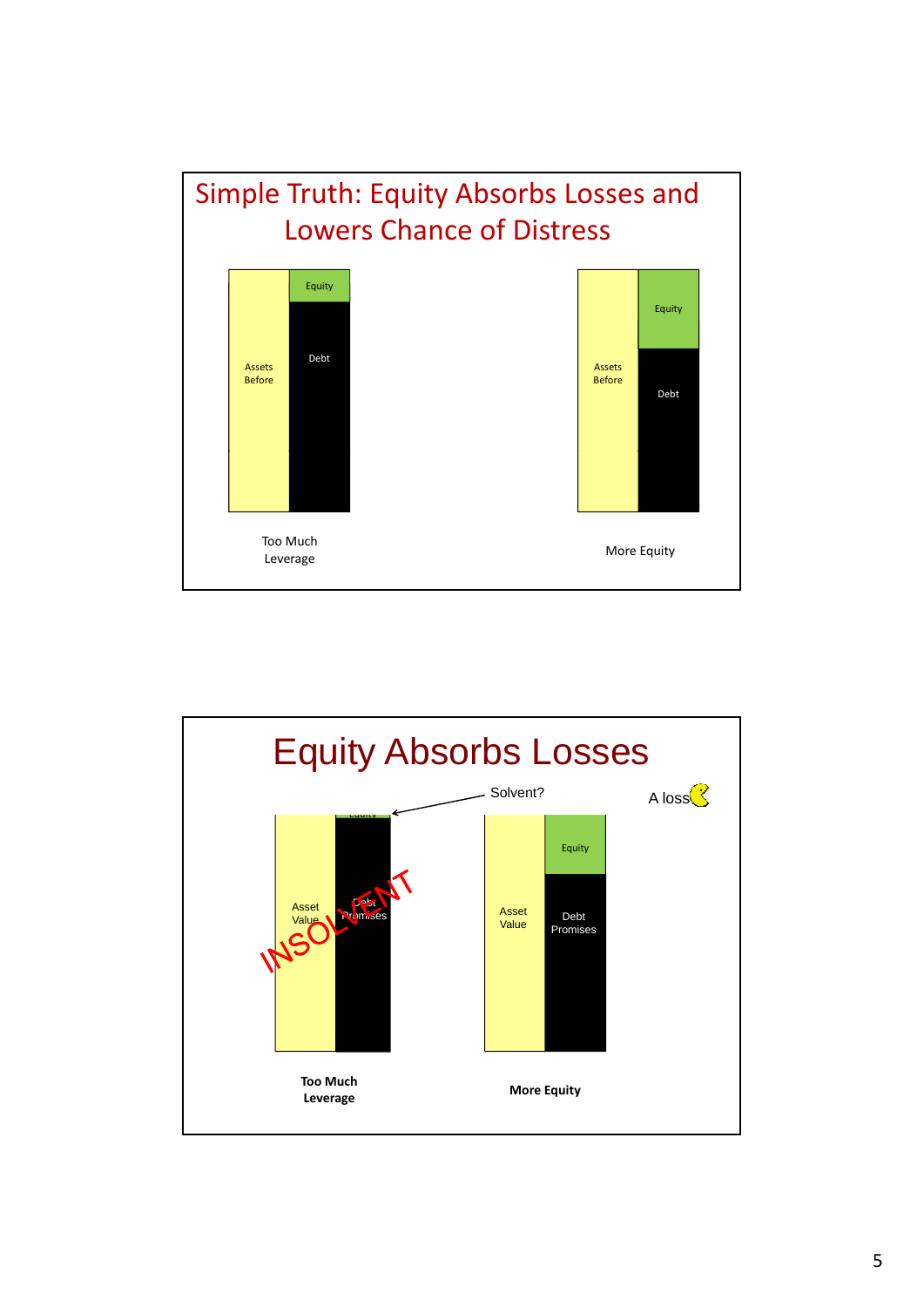

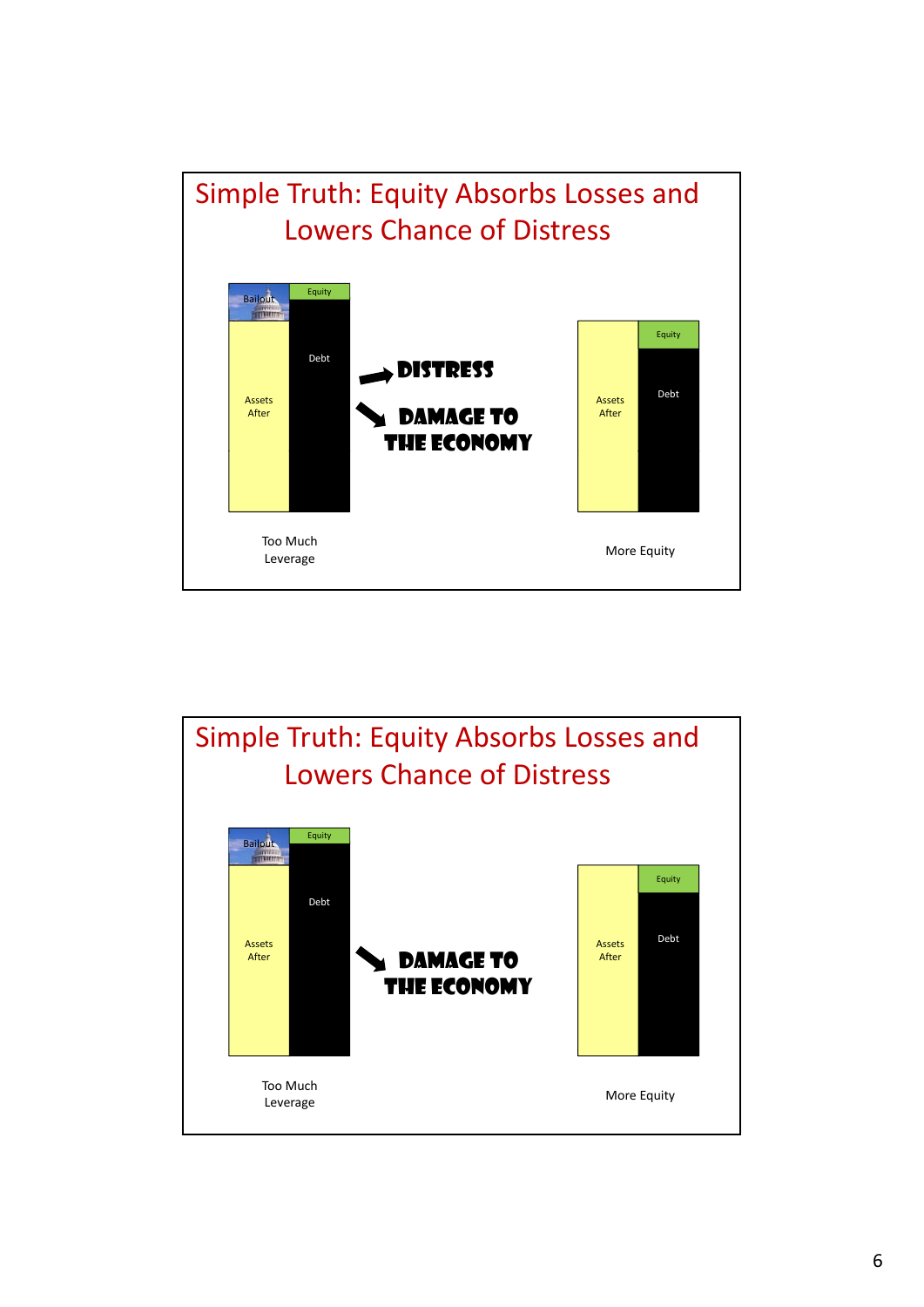

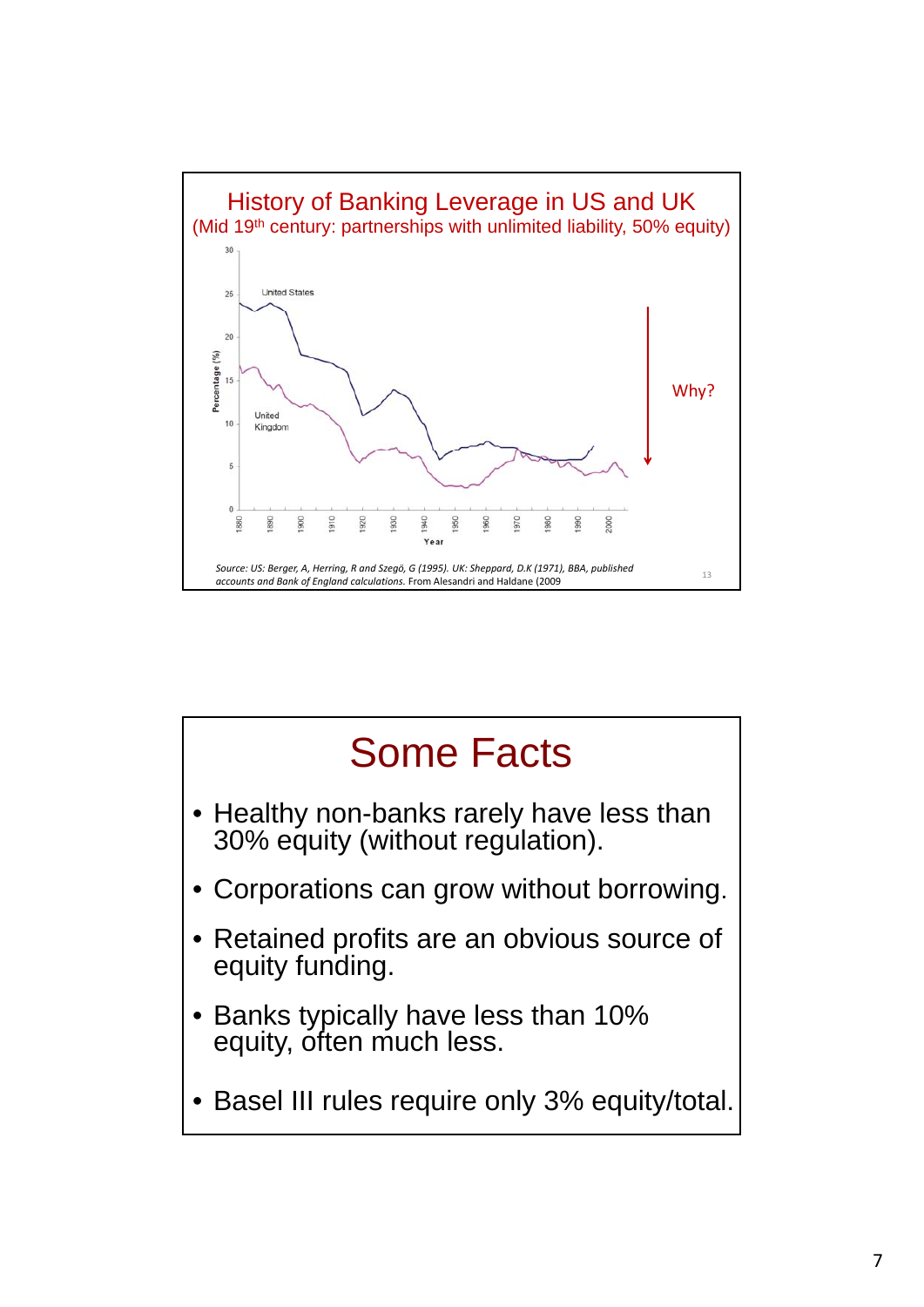#### A Simple Preventative Measure: Reduce Indebtedness in Banking!

- Reduce likelihood of distress or failure.
- Reduce contagion effects and spillovers.
- Reduce too-big-to-fail subsidies.
- Shift downside risk from taxpayers to investors.
- Reduce likelihood of liquidity problems and runs.
- Reduce likelihood of credit crunch.
- no interference with any banking activity.
- Best bargain: essentially no cost to society!

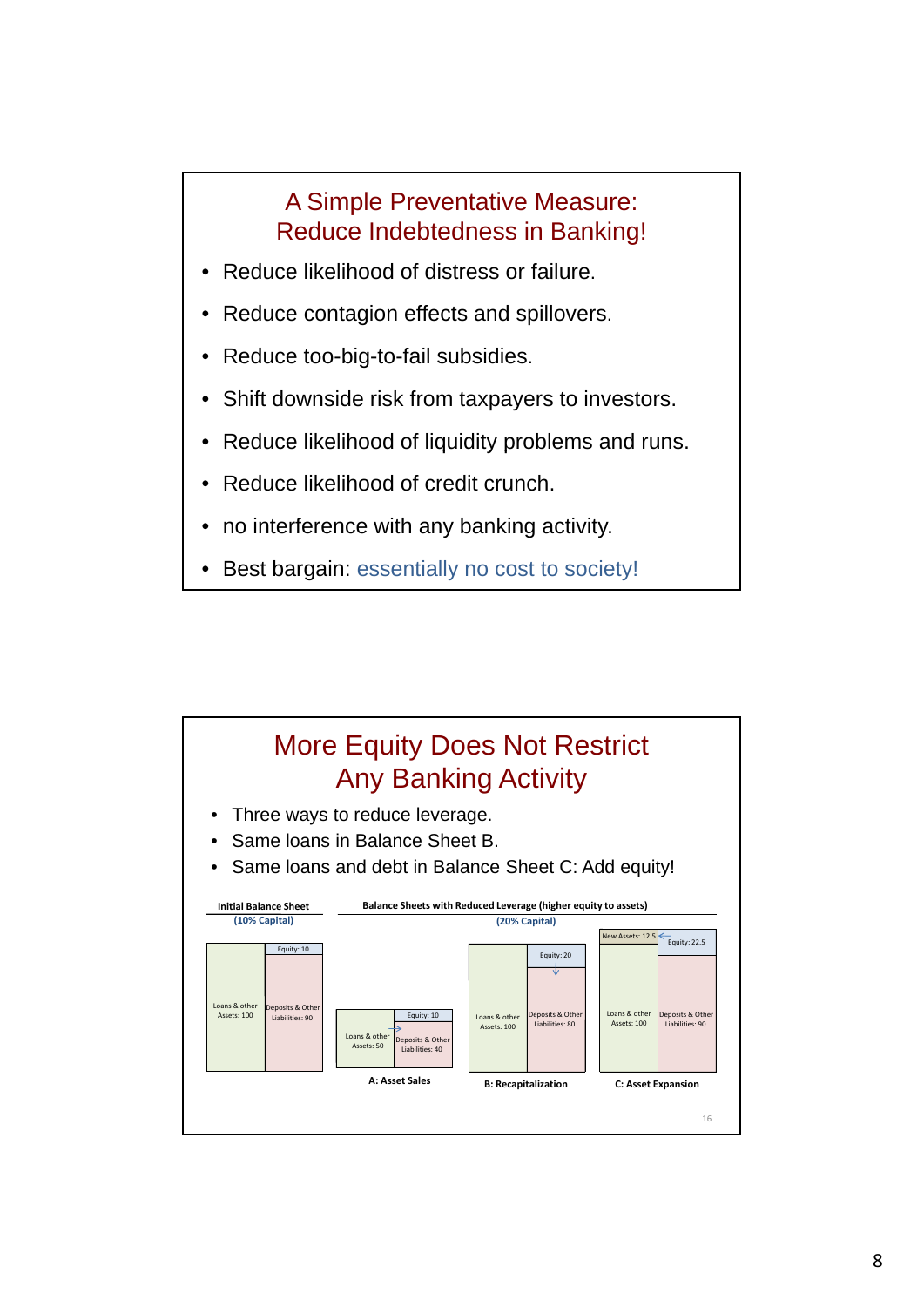

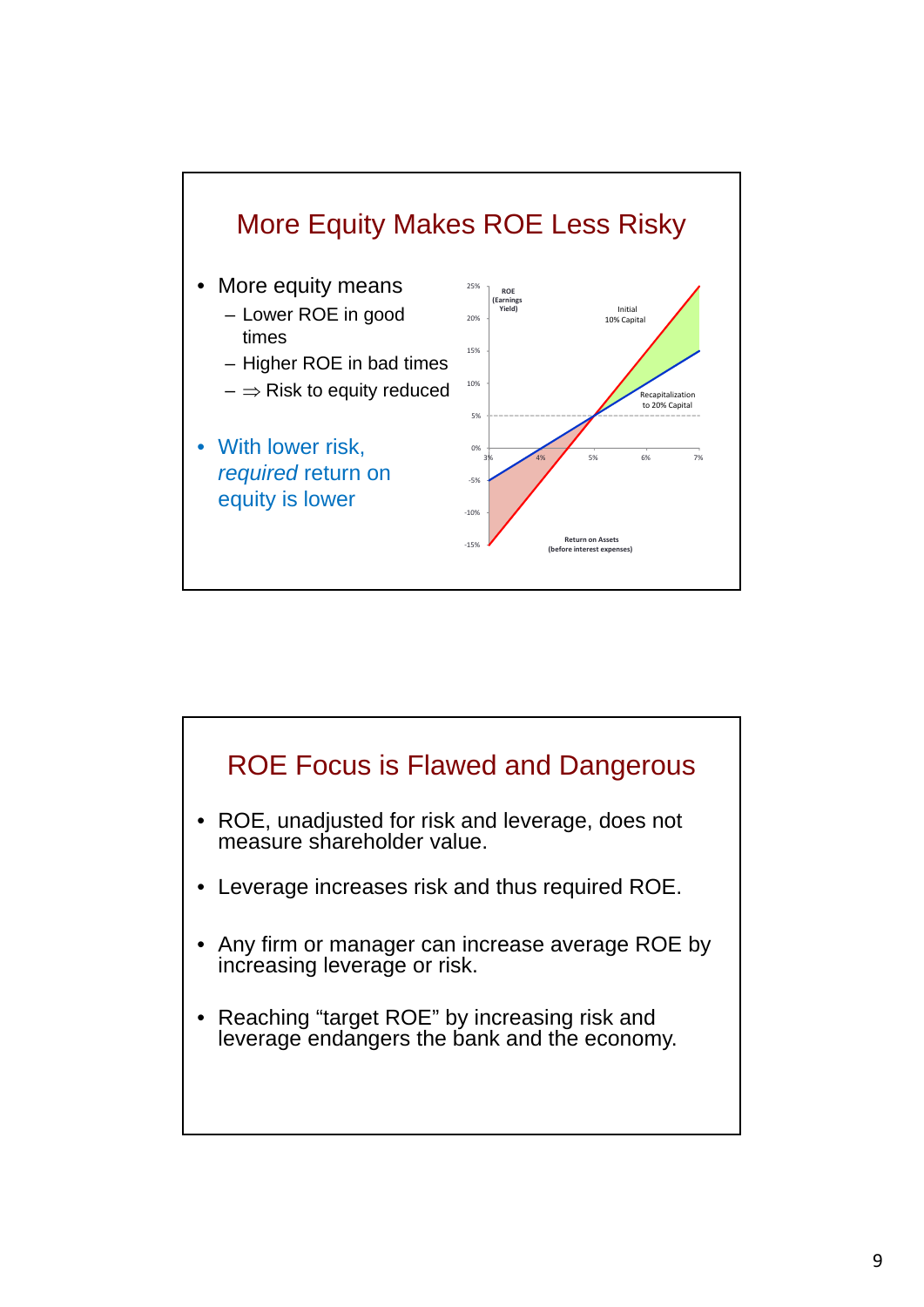### Is Equity "Expensive?"

- If equity is "expensive" because it has higher required return than debt, and if ROE measures shareholder value, then
- Why would Apple use 100% equity? Why not borrow and create leverage?
	- -Apple could borrow very cheaply!
	- Leverage would increase its ROE!
- Bank stocks trade in same markets as others, are held by same or similar end investors.

# How Much Equity?

- Basel II and Basel III Capital Requirements
	- Tier 1 capital Ratio: Equity to risk-weighted assets:
		- Basel II: 2%,
		- Basel III: 4.5% 7%.
		- Definitions changed on what can be included.
	- Leverage Ratio: Equity to *total* assets:
		- Basel II: NA
		- Basel III: 3%.
- Basel III is based on flawed analyses of tradeoffs; risk-weight system is complex and counterproductive.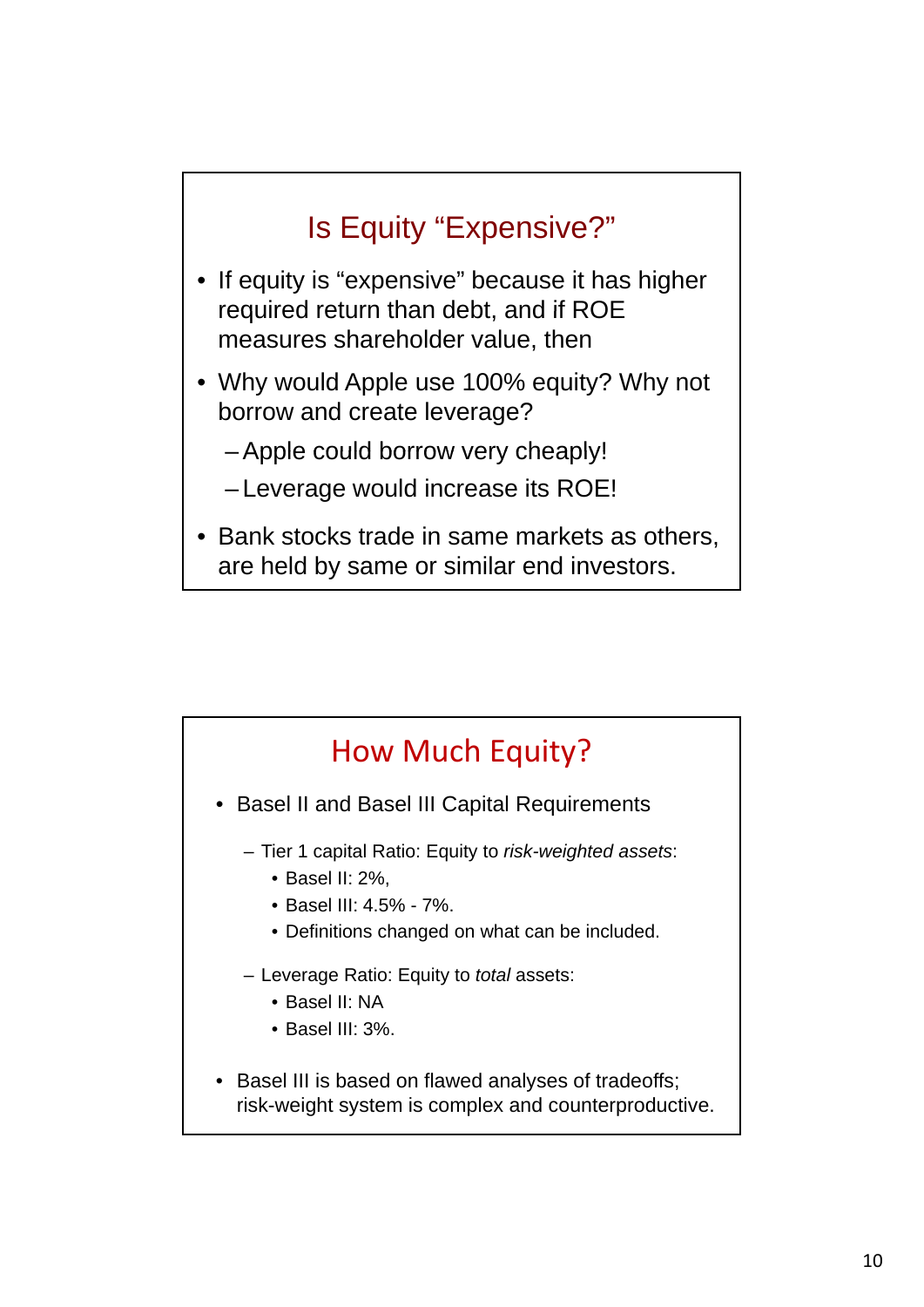# Basel III:

### The Mouse that Didn't Roar

"Tripling the previous requirements sounds tough, but only if one fails to realize that tripling almost nothing does not give one very much."

Martin Wolf, *Financial Times*, September 13, 2010

#### Effective Capital Regulation

• Maintain equity between 20-30% of *total assets*.

– Avoid netting, include all exposures.

- Significant social benefits; what's a relevant cost?
- Ban payouts to build up equity.
- Viable banks can raise equity at appropriate prices.
	- Ultimate "stress test."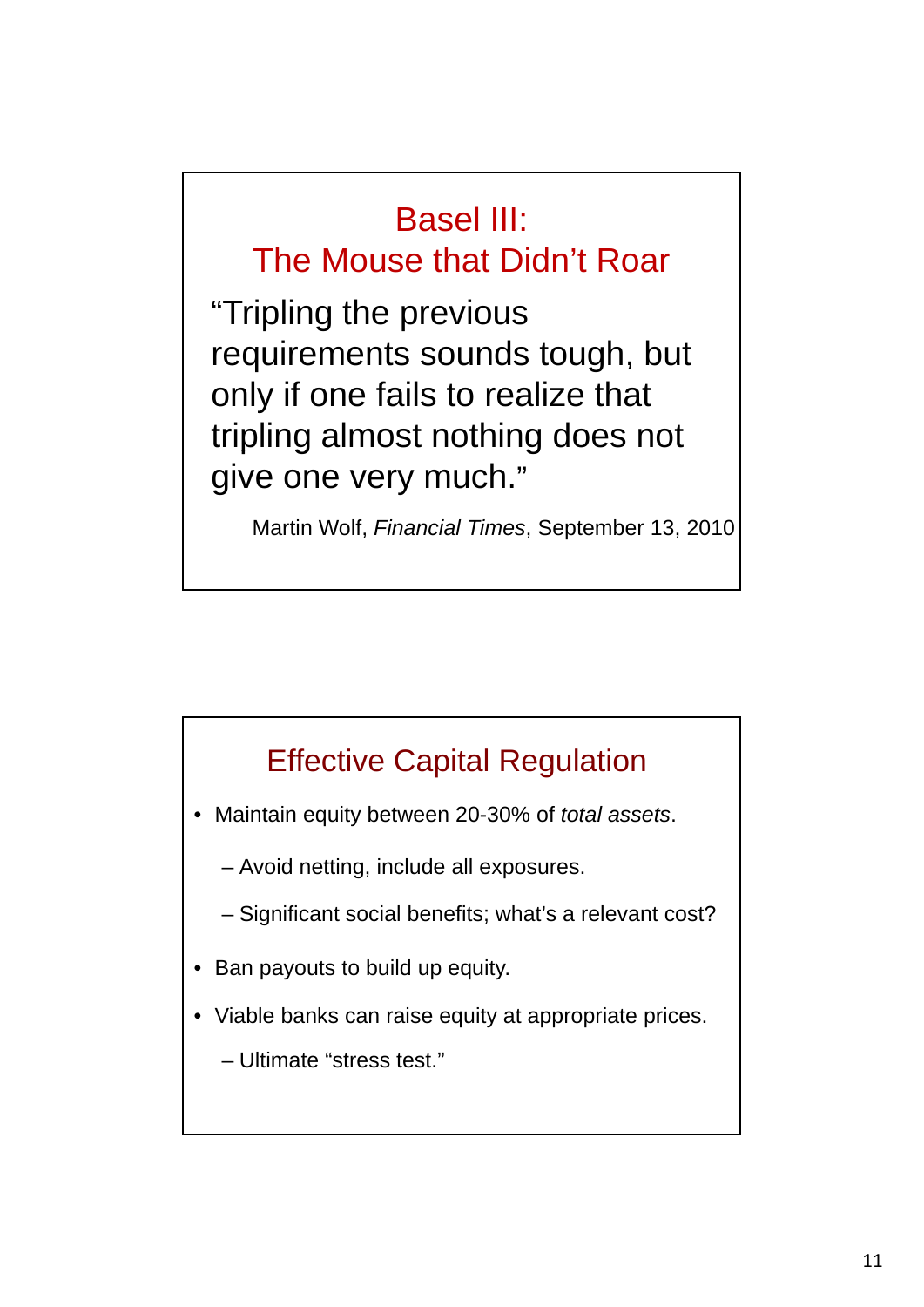

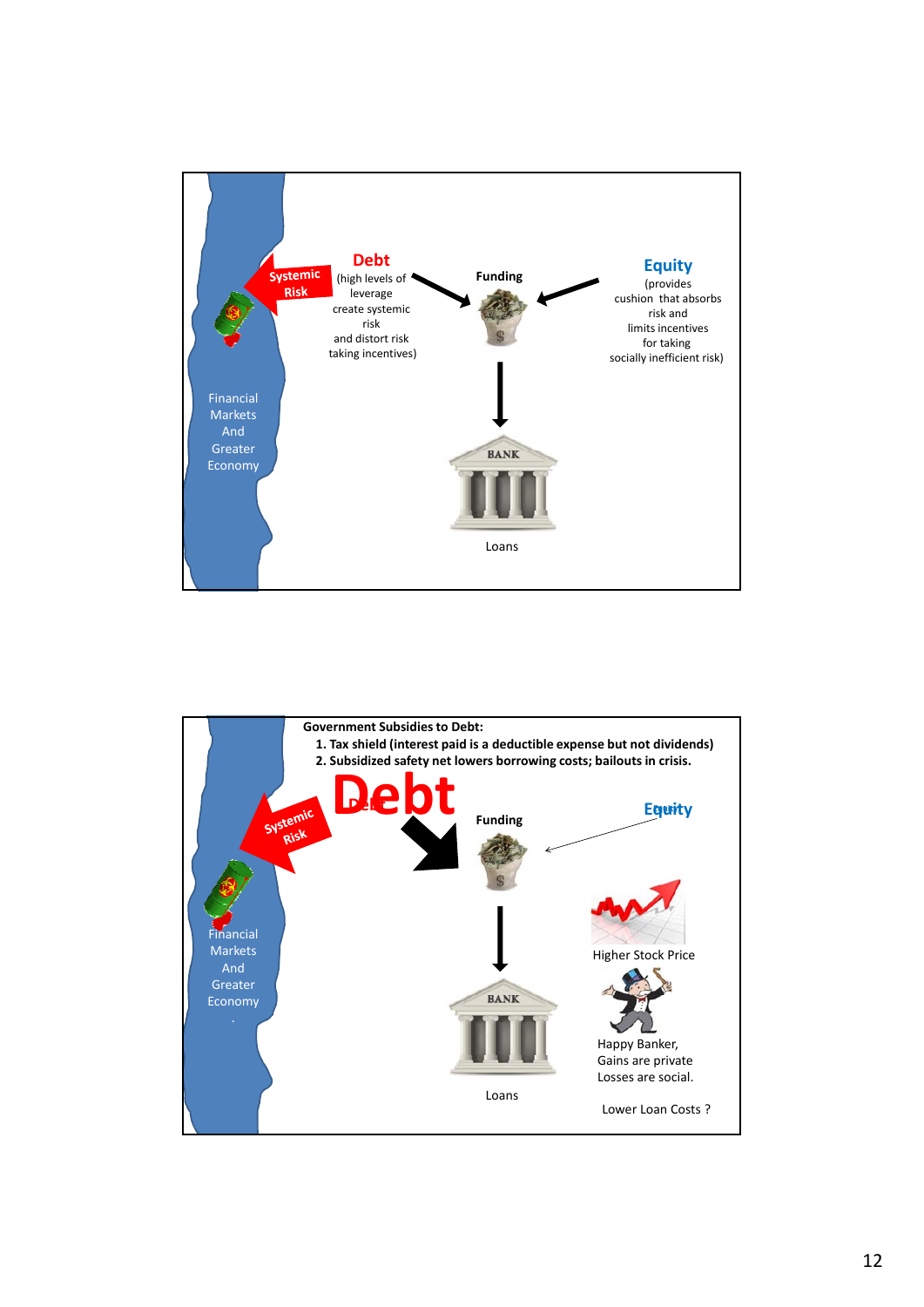

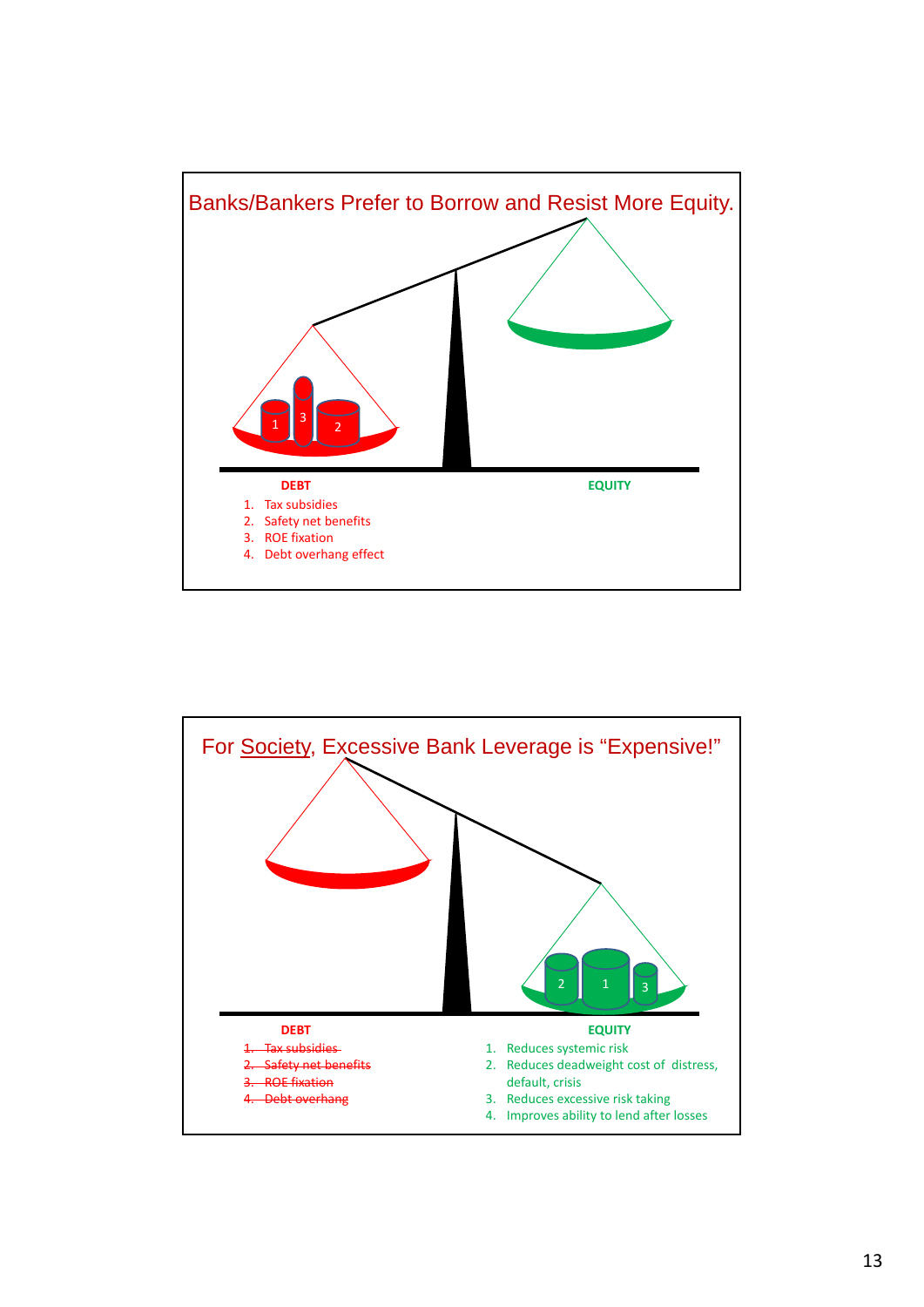# Misguided Approaches

- Delay, avoid recognizing losses.
	- Weak banks do not serve the economy well.
	- Hidden insolvencies are dangerous, delays are costly.
	- "Time has trick of getting rotten before it gets ripe."
- View every problem as "just a liquidity problem."
	- Pure liquidity problems are not hard to solve.
	- Use of more equity by banks not costly to society.

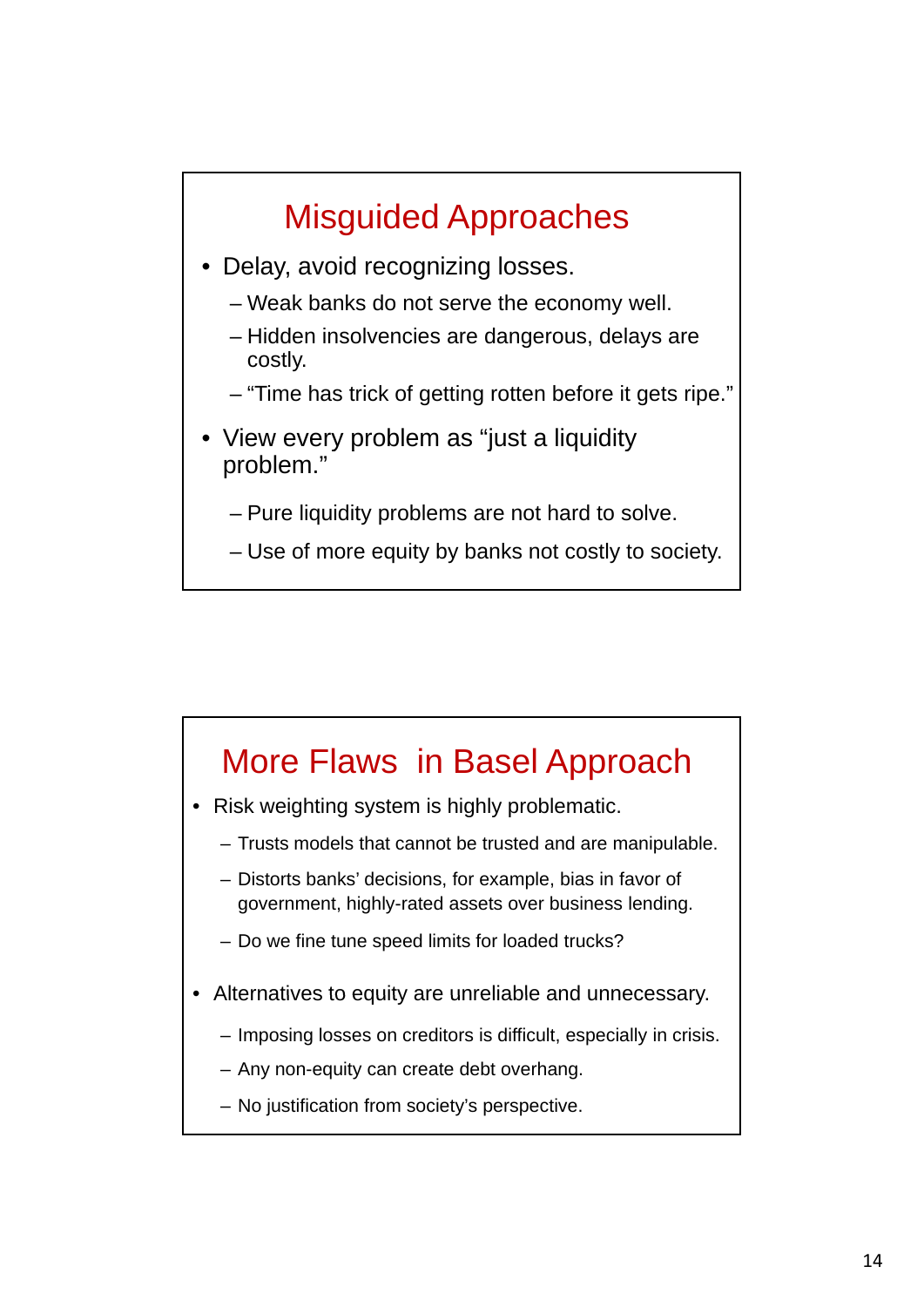

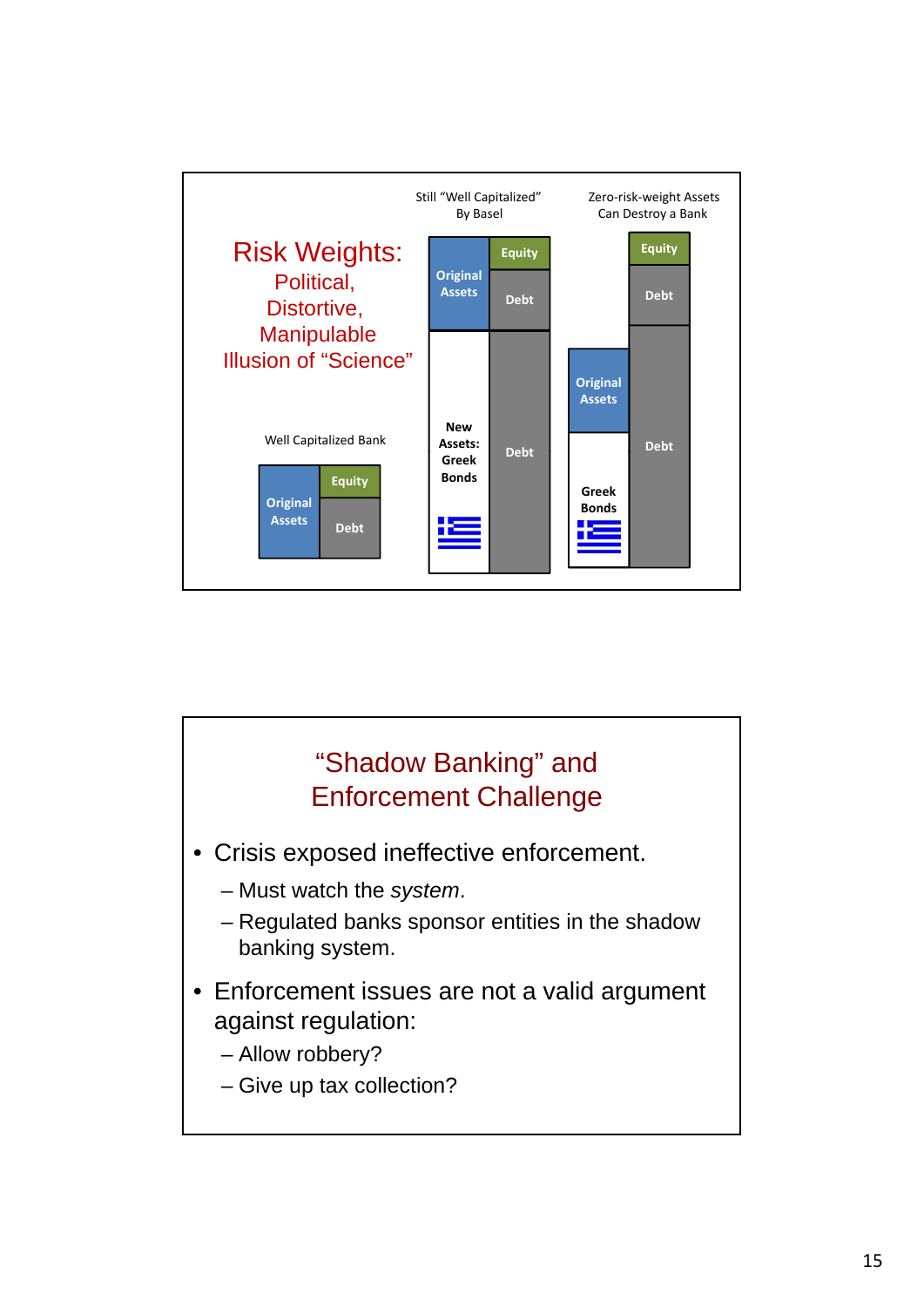



- Debate muddled by flawed claims bankers' new clothes - and politics.
	- Confusing language and fallacious claims
	- Convenient but flawed narratives.
	- Presumption that markets work, resistance to change.
	- Politics binds bankers, politicians, regulators.
	- Risks in banking are abstract, responsibility diffuse.
- Unhealthy system is dangerous, drag on economy.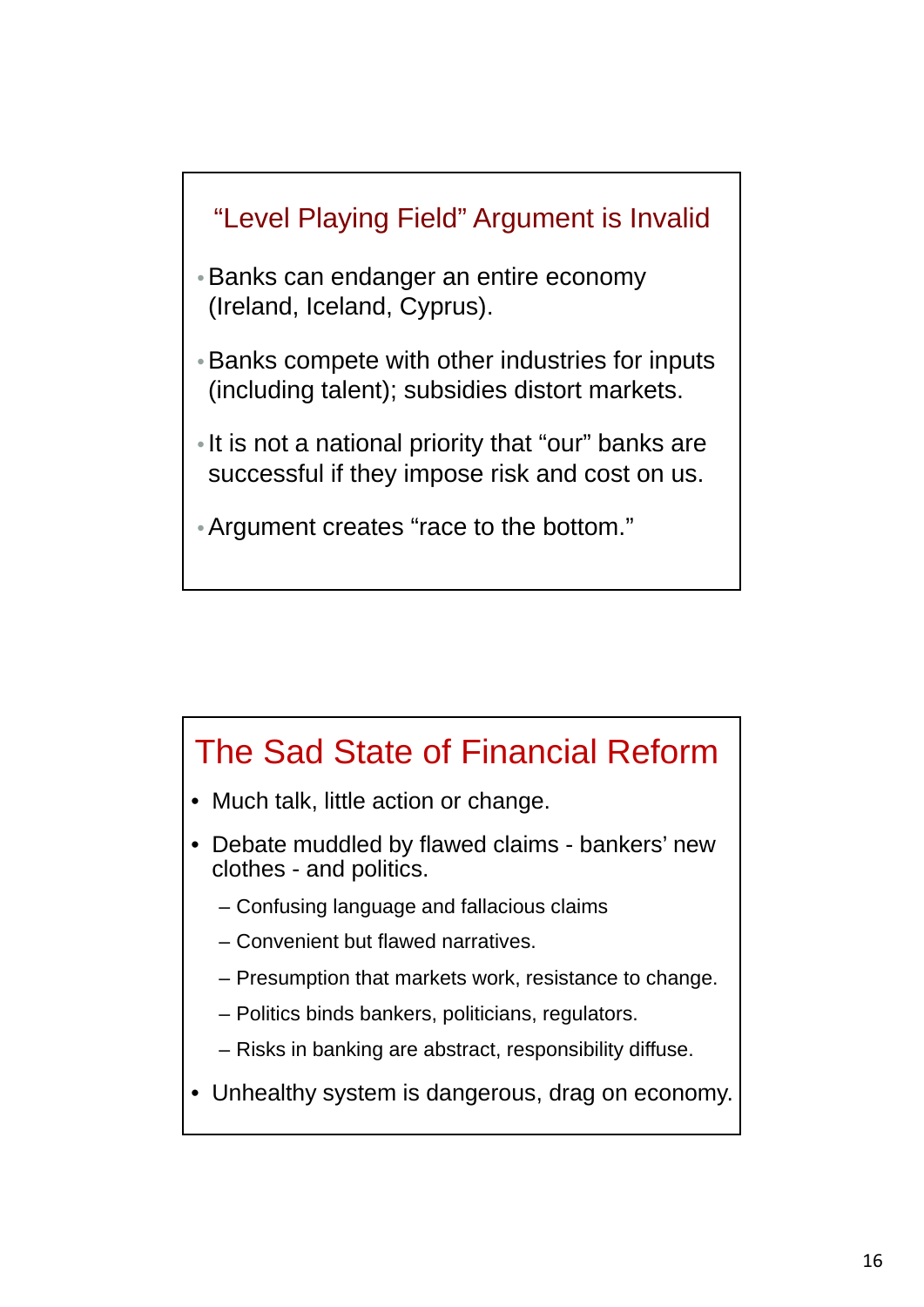# The Purported Tradeoff

"More equity might increase the stability of banks. At the same time, however, it would restrict their ability to provide loans to the rest of the economy. This reduces growth and has negative effects for all."

> Josef Ackermann, CEO of Deutsche Bank (November 20, 2009, interview)

### In Fact

Well-designed capital regulation that requires *much* more equity, might will increase the stability of banks. At the same time, however, it would restrict enhance their ability to provide good loans to the rest of the economy and remove significant distortions. This may reduces the growth of banks. However, it and has will have a negative positive effects for all (except possibly bankers).